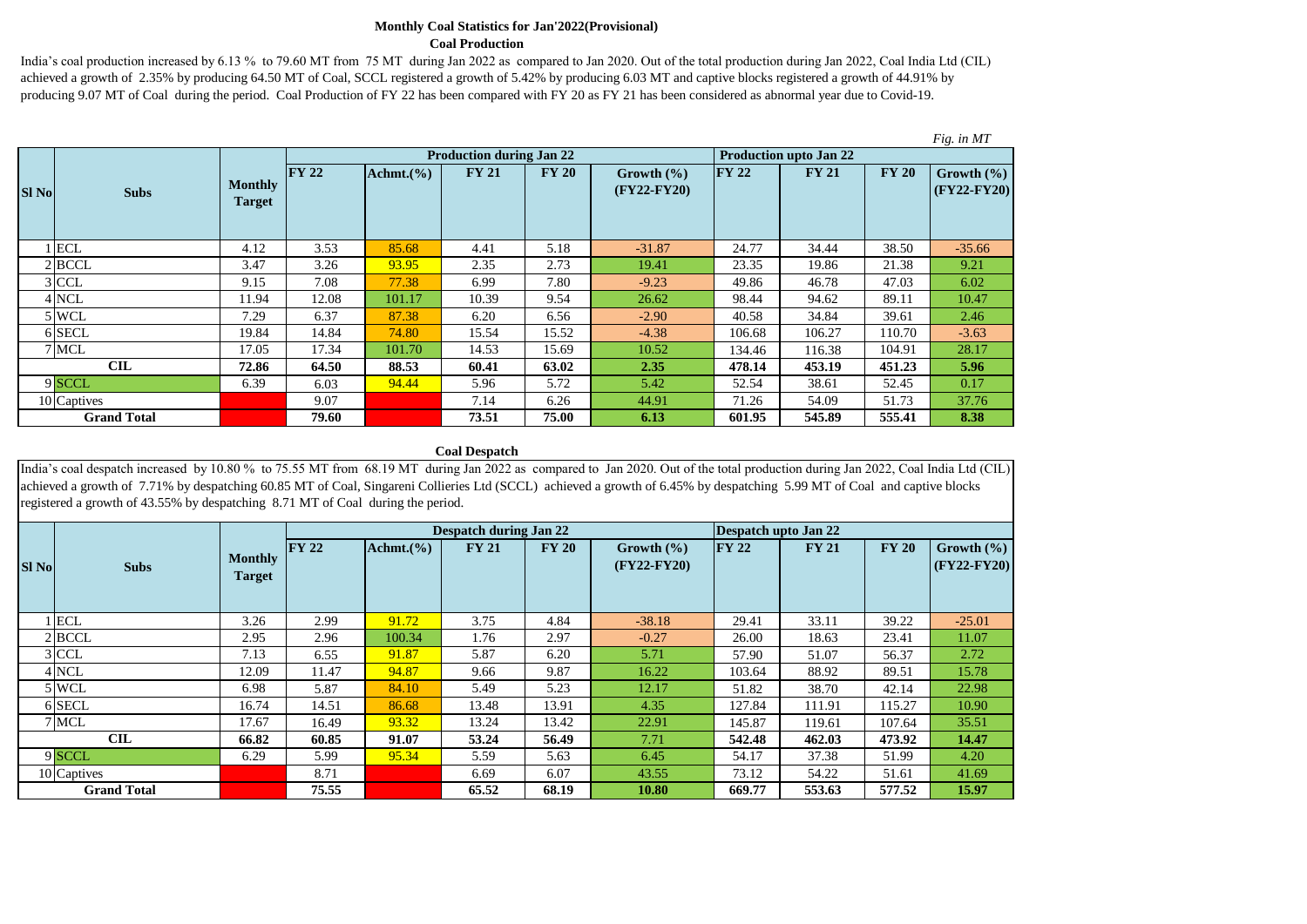The Power utilities despatch has grown by 18.70 % to 63.22 MT in the month of Jan 2022 as compared to 53.26 MT in Jan 2020. Fall in import prices have been observed since the end of Oct 2021, however, import prices are still at high level to discouarge coal import.

| <b>Coal Despatch to Different Sectors</b><br>Fig. in $MT$ |              |                               |              |                       |                      |                |              |               |  |  |  |  |
|-----------------------------------------------------------|--------------|-------------------------------|--------------|-----------------------|----------------------|----------------|--------------|---------------|--|--|--|--|
|                                                           |              | <b>Despatch during Jan 22</b> |              | Growth $(\% )$        | Despatch upto Jan 22 | Growth $(\% )$ |              |               |  |  |  |  |
| <b>Sectors</b>                                            | <b>FY 22</b> | <b>FY 21</b>                  | <b>FY 20</b> | $ $ (FY22-FY20) FY 22 |                      | <b>FY 21</b>   | <b>FY 20</b> | $(FY22-FY20)$ |  |  |  |  |
|                                                           |              |                               |              |                       |                      |                |              |               |  |  |  |  |
| Power                                                     | 63.22        | 51.52                         | 53.26        | 18.70                 | 553.37               | 436.40         | 463.00       | 19.52         |  |  |  |  |
| <b>CPP</b>                                                | 4.28         | 4.24                          | 4.98         | $-14.06$              | 31.58                | 38.18          | 43.23        | $-26.96$      |  |  |  |  |
| Steel                                                     | 0.73         | 0.71                          | 0.90         | $-19.38$              | 6.31                 | 7.15           | 8.88         | $-28.94$      |  |  |  |  |
| Cement                                                    | 0.69         | 0.77                          | 0.87         | $-20.39$              | 5.98                 | 5.34           | 7.03         | $-14.96$      |  |  |  |  |
| Sponge Iron                                               | 0.66         | 0.94                          | 0.93         | $-28.71$              | 6.49                 | 7.65           | 8.23         | $-21.16$      |  |  |  |  |
| Others                                                    | 5.97         | 7.33                          | 7.25         | $-17.63$              | 66.05                | 58.91          | 47.15        | 40.08         |  |  |  |  |
| <b>Total</b>                                              | 75.55        | 65.52                         | 68.19        | 10.80                 | 669.77               | 553.63         | 577.52       | 15.97         |  |  |  |  |

|               | <b>Lignite Production</b><br>Fig. in MT |                                 |              |              |                                  |                               |              |              |                                  |  |  |  |  |
|---------------|-----------------------------------------|---------------------------------|--------------|--------------|----------------------------------|-------------------------------|--------------|--------------|----------------------------------|--|--|--|--|
|               |                                         | <b>Production during Jan 22</b> |              |              |                                  | <b>Production upto Jan 22</b> |              |              |                                  |  |  |  |  |
| <b>SI No</b>  | Company                                 | <b>FY 22</b>                    | <b>FY 21</b> | <b>FY 20</b> | Growth<br>(%)<br>(FY22-<br>FY20) | $\Gamma Y$ 22                 | <b>FY 21</b> | <b>FY 20</b> | Growth<br>(%)<br>(FY22-<br>FY20) |  |  |  |  |
|               | <b>NLCIL</b>                            | 2.19                            | 1.67         | 2.68         | $-18.17$                         | 18.75                         | 14.22        | 19.745       | $-5.04$                          |  |  |  |  |
| ◠             | <b>GMDCL</b>                            | 0.84                            | 0.82         | 0.70         | 20.11                            | 6.91                          | 4.34         | 5.70         | 21.26                            |  |  |  |  |
| 3             | <b>GIPCL</b>                            | 0.47                            | 0.41         | 0.45         | 5.80                             | 2.18                          | 2.84         | 2.43         | $-10.26$                         |  |  |  |  |
| 4             | <b>RSMML</b>                            | 0.17                            | 0.11         | 0.07         | 129.73                           | 1.67                          | 0.59         | 0.62         | 167.85                           |  |  |  |  |
| 5             | <b>BLMCL</b>                            | 0.68                            | 0.54         | 0.48         | 43.58                            | 4.87                          | 4.84         | 4.24         | 15.01                            |  |  |  |  |
| 6             | <b>GHCL</b>                             | 0.02                            | 0.01         | 0.00         | 1900.00                          | 0.07                          | 0.02         | 0.08         | $-18.07$                         |  |  |  |  |
| $\mathcal{L}$ | VS Lignite                              | 0.06                            | 0.10         | 0.09         | $-36.96$                         | 0.82                          | 0.85         | 0.50         | 62.55                            |  |  |  |  |
| 8             | <b>GSPL</b>                             | 0.24                            |              |              |                                  | 1.45                          |              |              |                                  |  |  |  |  |
|               | <b>Grand Total</b>                      | 4.67                            | 3.67         | 4.47         | 4.59                             | 36.71                         | 27.70        | 33.31        | 10.19                            |  |  |  |  |

|                | Fig. in MT<br><b>Lignite Despatch</b> |       |              |                               |          |                |                             |              |          |  |  |  |  |  |
|----------------|---------------------------------------|-------|--------------|-------------------------------|----------|----------------|-----------------------------|--------------|----------|--|--|--|--|--|
|                |                                       |       |              | <b>Despatch during Jan 22</b> |          |                | <b>Despatch upto Jan 22</b> |              |          |  |  |  |  |  |
|                |                                       | FY 22 | <b>FY 21</b> | <b>FY 20</b>                  | Growth   | $\Gamma$ FY 22 | <b>FY 21</b>                | <b>FY 20</b> | Growth   |  |  |  |  |  |
| <b>SI No</b>   | Company                               |       |              |                               | (%)      |                |                             |              | (%)      |  |  |  |  |  |
|                |                                       |       |              |                               | $(FY22-$ |                |                             |              | (FY22-   |  |  |  |  |  |
|                |                                       |       |              |                               | FY20)    |                |                             |              | FY20)    |  |  |  |  |  |
|                | <b>NLCIL</b>                          | 2.35  | 1.80         | 2.18                          | 8.03     | 22.34          | 15.30                       | 21.32        | 4.80     |  |  |  |  |  |
| $\overline{2}$ | <b>GMDCL</b>                          | 0.84  | 0.82         | 0.70                          | 20.11    | 6.91           | 4.34                        | 5.70         | 21.26    |  |  |  |  |  |
| 3              | <b>GIPCL</b>                          | 0.47  | 0.41         | 0.45                          | 5.80     | 2.18           | 2.84                        | 2.43         | $-10.26$ |  |  |  |  |  |
| 4              | <b>RSMML</b>                          | 0.17  | 0.11         | 0.07                          | 129.73   | 1.67           | 0.59                        | 0.62         | 167.85   |  |  |  |  |  |
|                | <b>BLMCL</b>                          | 0.40  | 0.54         | 0.44                          | $-7.36$  | 4.83           | 5.21                        | 4.41         | 9.67     |  |  |  |  |  |
| 6              | <b>GHCL</b>                           | 0.01  | 0.00         | 0.00                          | 100.00   | 0.06           | 0.02                        | 0.05         | 11.54    |  |  |  |  |  |
| Ξ              | VS Lignite                            | 0.07  | 0.09         | 0.09                          | $-28.26$ | 0.79           | 0.78                        | 0.53         | 47.84    |  |  |  |  |  |
| 8              | <b>GSPL</b>                           | 0.19  |              |                               |          | 1.49           |                             |              |          |  |  |  |  |  |
|                | <b>Grand Total</b>                    | 4.51  | 3.78         | 3.93                          | 14.67    | 40.26          | 29.08                       | 35.05        | 14.87    |  |  |  |  |  |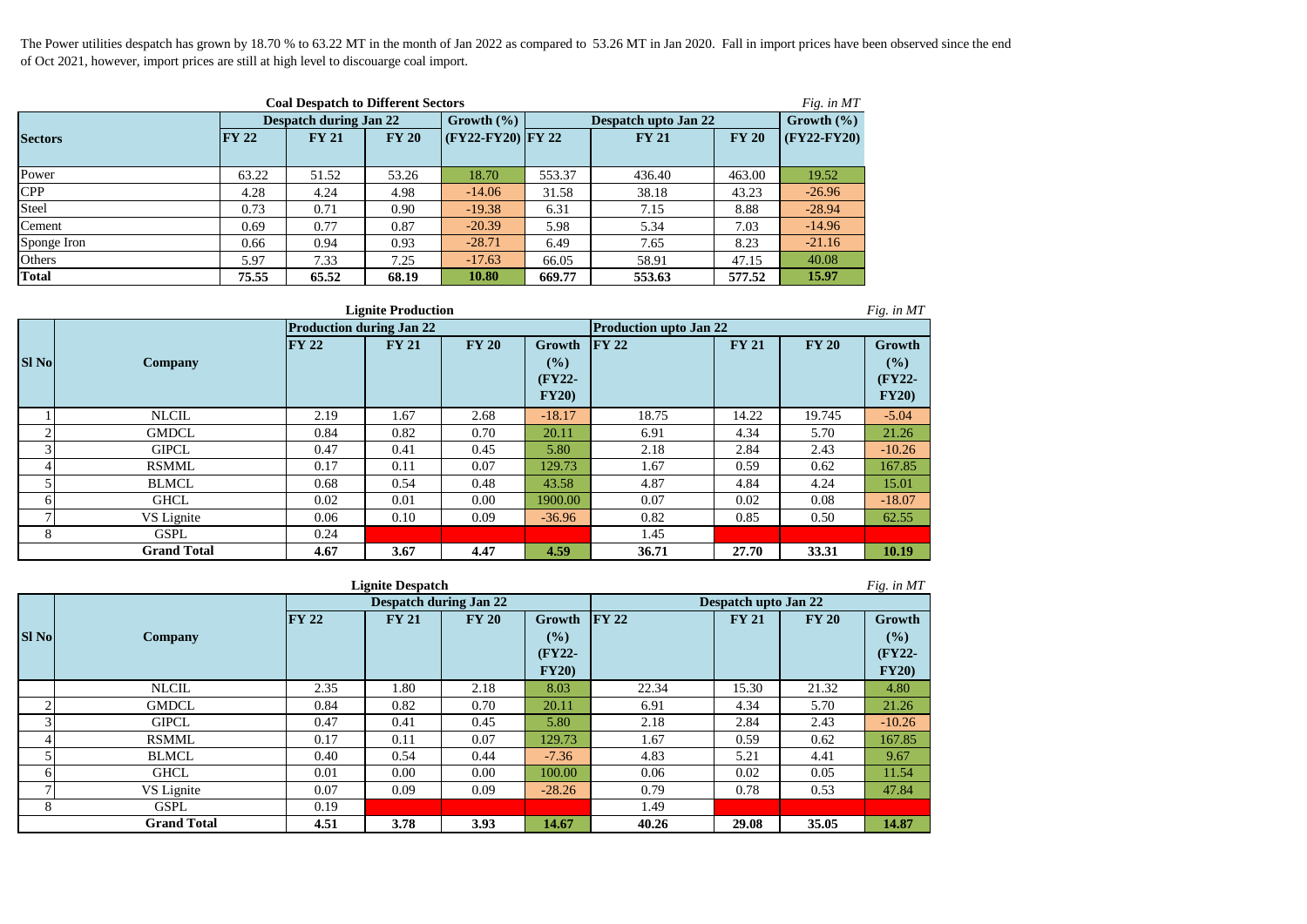|                                    |          | <b>Power Generation in Jan 2022</b> |          |          | Qty. (MU)         |
|------------------------------------|----------|-------------------------------------|----------|----------|-------------------|
| Source-wise                        | $Jan-22$ | % share                             | $Jan-21$ | $Jan-20$ | Jan<br>Growth (%) |
|                                    |          |                                     |          |          | $22$ -Jan $20$ )  |
|                                    |          |                                     |          |          |                   |
| Coal                               | 88642    | 76.58                               | 88204    | 81170    | 9.21              |
| Lignite                            | 2340     | 2.02                                | 1976     | 2519     | $-7.11$           |
| Hydro                              | 7849     | 6.78                                | 8329     | 9010     | $-12.89$          |
| <b>Nuclear</b>                     | 3665     | 3.17                                | 2906     | 2994     | 22.41             |
| Gas, Naptha & Diesel               | 1887     | 1.63                                | 2922     | 3171     | $-40.49$          |
| <b>RES</b> (Wind, Solar, Biomass & |          |                                     |          |          |                   |
| Others)                            | 11374    | 9.83                                | 10238    | 9631     | 18.10             |
| <b>Total</b>                       | 115757   | 100.00                              | 114575   | 108495   | 6.69              |

Coal based power generation has registered a growth of 9.21 % in the month of Jan 2022 in comparison to Jan 2020. The overall power generation in Jan 2022 has been 6.69% higher than the power generated in Jan 2020. Further, coal based power generation in the month of Jan 2022 has been 88642 MU in comparison to 85579 MU in Dec 2021 and registered a growth of 3.58 %. Total power generation has also increased in Jan 2022 to 115757 MU from 113094 MU in Dec 2021.

# **Electricity Prices and Clearing Volume in Indian Energy Exchange**

| <b>Item</b>                    |              | During the period of Jan |              |                |
|--------------------------------|--------------|--------------------------|--------------|----------------|
|                                | <b>Type</b>  | <b>FY 22</b>             | <b>FY 21</b> | Growth $(\% )$ |
| <b>Energy Prices (per Mwh)</b> | <b>RTC</b>   | 3385.16                  | 3182.75      | 6.36           |
|                                | Evening      | 4265.07                  | 3443.07      | 23.87          |
|                                | Day          | 3411.06                  | 3479.48      | $-1.97$        |
|                                | Night        | 1975.61                  | 2029.83      | $-2.67$        |
|                                | Morning      | 4486.68                  | 4290.61      | 4.57           |
| <b>Market Clearing Volume</b>  | <b>RTC</b>   | 7099.13                  | 7505.46      | $-5.41$        |
| (BU)                           | Evening      | 6722.74                  | 7474.87      | $-10.06$       |
|                                | Day          | 7241.56                  | 8260.38      | $-12.33$       |
|                                | Night        | 5746.03                  | 5639.62      | 1.89           |
|                                | Morning      | 9782.38                  | 9495.48      | 3.02           |
|                                | <b>Total</b> | 5281752.98               | 5584065.01   | $-5.41$        |

| Coal Consumption in TPP (in MT)<br>Fig. in MT |                   |                    |                     |        |              |                |  |  |  |
|-----------------------------------------------|-------------------|--------------------|---------------------|--------|--------------|----------------|--|--|--|
| <b>Item</b>                                   |                   | <b>Upto Dec 21</b> |                     |        |              |                |  |  |  |
|                                               | <b>FY 22</b>      | <b>FY 21</b>       | Growth $(\%)$ FY 22 |        | <b>FY 21</b> | Growth $(\% )$ |  |  |  |
| Domestic Coal                                 | 61.60             | 50.30              | 22.47               | 485.5  | 391.20       | 24.11          |  |  |  |
| <b>Imported Coal Receipt</b>                  | 1.70 <sup>1</sup> | 4.10               | $-58.54$            | 21.40  | 35.10        | $-39.03$       |  |  |  |
| <b>Total Receipt</b>                          | 63.30             | 54.40              | 16.36               | 506.90 | 426.30       | 18.91          |  |  |  |
| <b>Coal Consumption</b>                       | 59.0              | <b>54.90</b>       | 7.47                | 512.30 | 437.20       | 17.18          |  |  |  |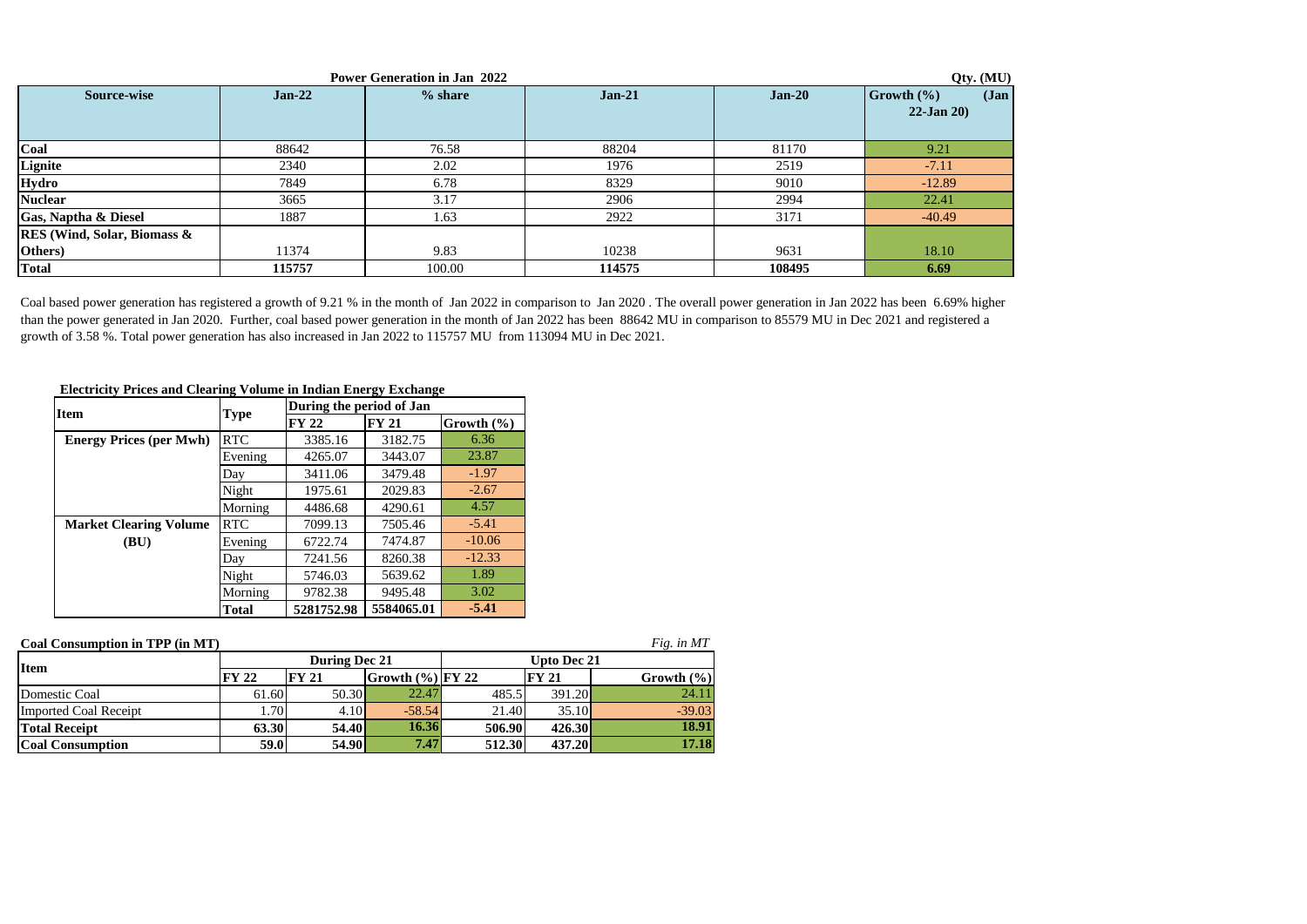### **Despatch of Coal By CIL**

|                | Coal Despatch during Jan 22 |              |              |               | <b>Coal Despatch Upto Jan 22</b> |        |              |                |  |
|----------------|-----------------------------|--------------|--------------|---------------|----------------------------------|--------|--------------|----------------|--|
| <b>Sectors</b> | $\bf{FY}$ 22                | <b>FY 21</b> | $\bf{FY}$ 20 | Growth (%)    | $\Gamma Y 22$                    | FY 21  | $\bf{FY}$ 20 | Growth $(\% )$ |  |
|                |                             |              |              | $(FY22-FY20)$ |                                  |        |              | $CFY22-FY20$   |  |
| Power          | 50.44                       | 40.69        | 43.26        | 16.61         | 440.79                           | 356.49 | 374.93       | 17.57          |  |
| <b>CPP</b>     | 3.90                        | 4.04         | 4.61         | $-15.31$      | 28.94                            | 36.31  | 40.52        | $-28.57$       |  |
| Steel          | 0.22                        | 0.14         | 0.21         | 5.26          | 1.94                             | 1.57   | 1.85         | 4.98           |  |
| Cement         | 0.24                        | 0.50         | 0.59         | $-59.60$      | 2.70                             | 3.61   | 4.70         | $-42.52$       |  |
| Sponge Iron    | 0.63                        | 0.93         | 0.92         | $-31.30$      | 6.31                             | 7.62   | 8.16         | $-22.65$       |  |
| Others         | 5.42                        | 6.95         | 6.91         | $-21.57$      | 61.80                            | 56.43  | 43.77        | 41.19          |  |
| <b>Total</b>   | 60.85                       | 53.24        | 56.49        | 7.71          | 542.48                           | 462.03 | 473.92       | 14.47          |  |

## **Despatch of Coal By SCCL**

|                | <b>Coal Despatch during Jan 22</b> |               |              |                 | <b>Coal Despatch Upto Jan 22</b> |       |              |                |  |
|----------------|------------------------------------|---------------|--------------|-----------------|----------------------------------|-------|--------------|----------------|--|
| <b>Sectors</b> | <b>FY 22</b>                       | $\Gamma Y 21$ | $\bf{FY}$ 20 | Growth $(\% )$  | <b>FY 22</b>                     | FY 21 | <b>FY 20</b> | Growth $(\% )$ |  |
|                |                                    |               |              | $ $ (FY22-FY20) |                                  |       |              | $(FY22-FY20)$  |  |
| Power          | 4.74                               | 4.74          | 4.68         | 1.13            | 44.65                            | 31.61 | 44.01        | 1.45           |  |
| <b>CPP</b>     | 0.38                               | 0.20          | 0.38         | 1.33            | 2.64                             | 1.87  | 2.72         | $-2.98$        |  |
| Steel          |                                    |               |              |                 |                                  |       |              |                |  |
| Cement         | 0.30                               | 0.26          | 0.22         | 34.23           | 2.49                             | 1.46  | 1.86         | 33.78          |  |
| Sponge Iron    | 0.03                               | 0.01          | 0.01         | 153.85          | 0.18                             | 0.04  | 0.07         | 152.86         |  |
| Others         | 0.54                               | 0.38          | 0.33         | 62.39           | 4.22                             | 2.41  | 3.34         | 26.60          |  |
| <b>Total</b>   | 5.99                               | 5.59          | 5.63         | 6.45            | 54.17                            | 37.38 | 51.99        | 4.20           |  |

 **Coal Despatch to Different Sectors by Captive and Others** 

|                | Coal Despatch during Jan 22 |              |              |                             | Coal Despatch Upto Jan 22 |       |              |                                 |  |
|----------------|-----------------------------|--------------|--------------|-----------------------------|---------------------------|-------|--------------|---------------------------------|--|
| <b>Sectors</b> | <b>FY 22</b>                | <b>FY 21</b> | $\bf{FY}$ 20 | Growth (%)<br>$(FY22-FY20)$ | $\Gamma Y 22$             | FY 21 | $\bf{FY}$ 20 | Growth $(\% )$<br>$(FY22-FY20)$ |  |
| Power          | 8.046                       | 6.09         | 5.32         | 51.18                       | 67.94                     | 48.30 | 44.06        | 54.18                           |  |
| <b>CPP</b>     |                             |              |              |                             |                           |       |              |                                 |  |
| Steel          | 0.51                        | 0.58         | 0.69         | $-26.80$                    | 4.37                      | 5.58  | 7.03         | $-37.86$                        |  |
| Cement         | 0.15                        | 0.02         | 0.05         | 194.23                      | 0.79                      | 0.27  | 0.47         | 67.66                           |  |
| Sponge Iron    |                             |              |              |                             |                           |       |              |                                 |  |
| Others         | 0.01                        | 0.01         | 0.00         | 150.00                      | 0.03                      | 0.07  | 0.05         | $-35.42$                        |  |
| <b>Total</b>   | 8.71                        | 6.69         | 6.07         | 43.55                       | 73.12                     | 54.22 | 51.61        | 41.69                           |  |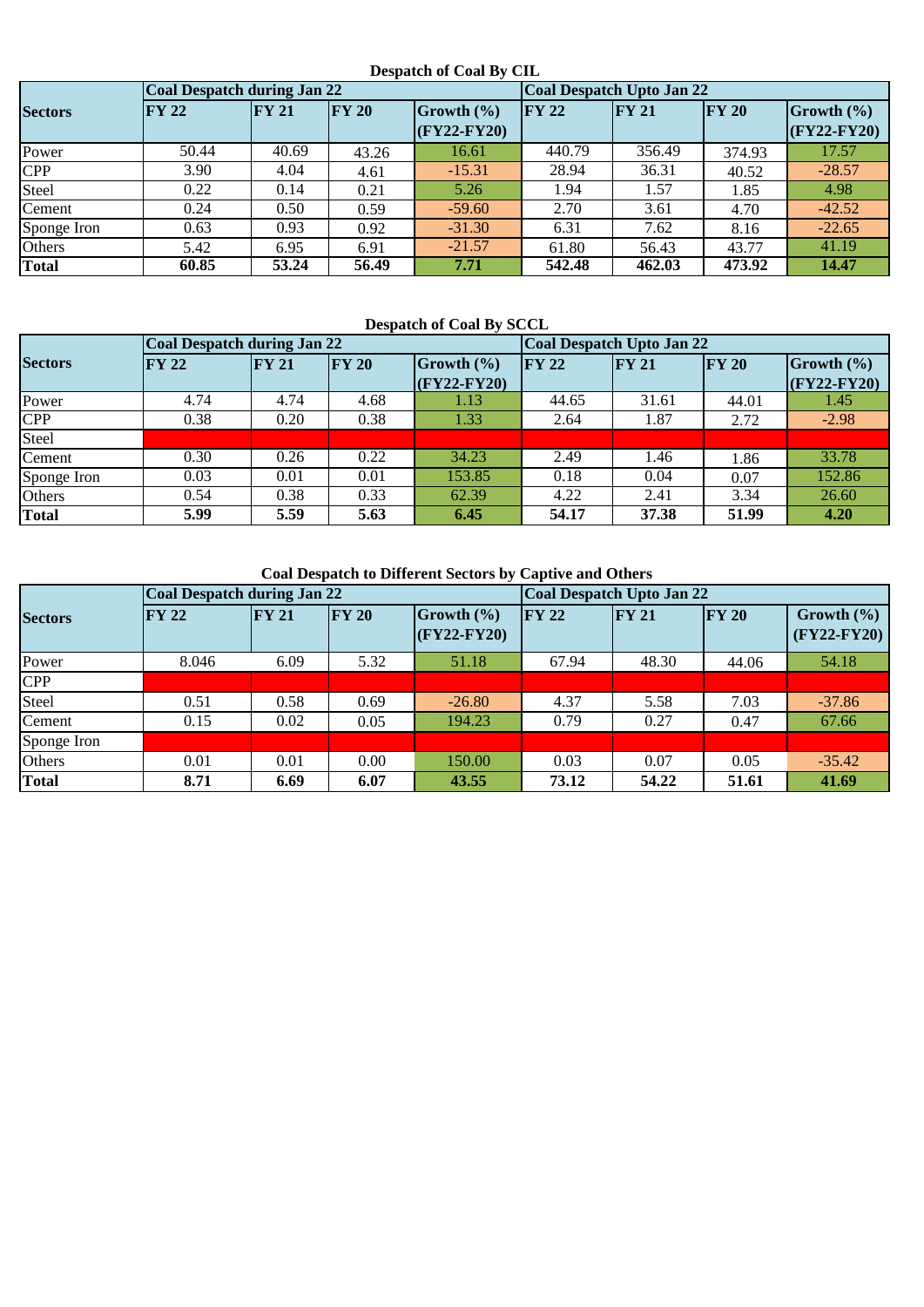## **Top 35 Mines Production during Jan 2022 (provisional)**

|              | <b>Sr. No Subsidiary</b> | <b>Mines</b>              | <b>Annual</b>     |                   |                   |                 |                   | Prod. upto Asking Rate Prod. during Prod. upto Achievement |
|--------------|--------------------------|---------------------------|-------------------|-------------------|-------------------|-----------------|-------------------|------------------------------------------------------------|
|              |                          |                           | <b>Target</b>     | <b>Dec 2021</b>   | for Jan 2022      | <b>Jan 2022</b> | <b>Jan 2022</b>   |                                                            |
|              |                          |                           | (MT)              | (MT)              | (MT)              | (MT)            | (MT)              |                                                            |
| 1.00         |                          | <b>ECL</b> Rajmahal       | 17.50             | 3.93              | 4.68              | 0.59            | 4.52              | 12.66%                                                     |
| 2.00         |                          | <b>ECL</b> Sonepur Bazari | 11.30             | $\overline{5.75}$ | 1.91              | 1.15            | $\overline{6.90}$ | 60.40%                                                     |
| 3.00         | CCL                      | <b>Ashoka</b>             | 13.00             | 8.69              | 1.48              | 1.41            | 10.10             | 95.12%                                                     |
| 4.00         | CCL                      | <b>Amarpali</b>           | 20.00             | 10.93             | 3.12              | 1.61            | 12.54             | 51.44%                                                     |
| 5.00         | <b>CCL</b>               | <b>AKK</b>                | 4.50              | 2.03              | 0.85              | 0.61            | 2.65              | 72.27%                                                     |
| 6.00         | <b>CCL</b>               | <b>Magadh</b>             | 10.00             | 6.47              | 1.22              | 1.05            | 7.52              | 86.24%                                                     |
| 7.00         |                          | <b>MCL</b> Bhubaneswari   | 28.00             | 21.48             | 2.24              | 2.22            | 23.70             | 98.78%                                                     |
| 8.00         |                          | <b>MCL</b> Lakhanpur      | 21.00             | 16.61             | 1.51              | 1.59            | 18.20             | 105.03%                                                    |
| 9.00         |                          | <b>MCL</b> Bharatpur      | 10.00             | 5.54              | 1.54              | 1.17            | 6.70              | 75.80%                                                     |
| <b>10.00</b> |                          | <b>MCL</b> Lingaraj       | 14.00             | 9.40              | 1.58              | 1.76            | 11.16             | 111.02%                                                    |
| 11.00        | MCL                      | <b>Samaleswari</b>        | 6.00              | 3.19              | 0.97              | 0.68            | 3.86              | 69.92%                                                     |
| 12.00        |                          | <b>MCL Kulda</b>          | 16.00             | 13.49             | 0.87              | 1.71            | 15.19             | 197.23%                                                    |
| 13.00        |                          | <b>MCL</b> Kaniha         | 9.00              | 6.74              | 0.78              | 1.12            | 7.86              | 144.19%                                                    |
| 14.00        |                          | <b>MCL</b> Hingula        | 7.50              | 4.79              | 0.93              | 0.88            | 5.68              | 94.61%                                                     |
| <b>15.00</b> |                          | <b>MCL</b> Ananta         | 13.00             | 9.22              | 1.30              | 1.41            | 10.63             | 108.47%                                                    |
| <b>16.00</b> |                          | <b>MCL</b> Jagannath      | 7.00              | 4.68              | 0.80              | 0.74            | 5.42              | 93.00%                                                     |
| 17.00        |                          | <b>MCL</b> Belpahar       | 7.00              | 4.17              | $\overline{0.97}$ | 1.08            | 5.25              | 110.38%                                                    |
| <b>18.00</b> |                          | <b>MCL</b> Lajkura        | 4.50              | 3.06              | 0.50              | 0.51            | 3.57              | 103.39%                                                    |
| <b>19.00</b> |                          | <b>MCL</b> Balram         | 6.50              | 4.08              | 0.83              | 0.73            | 4.81              | 87.98%                                                     |
| 20.00        |                          | <b>MCL</b> Garjanbahal    | 12.00             | 9.04              | 1.02              | 1.53            | 10.57             | 149.85%                                                    |
| 21.00        |                          | <b>NCL</b> Nigahi         | 21.00             | 15.83             | 1.78              | 1.88            | 17.70             | 105.36%                                                    |
| 22.00        |                          | <b>NCL</b> Jayant         | 22.00             | 17.15             | 1.67              | 2.39            | 19.54             | 143.28%                                                    |
| 23.00        |                          | <b>NCL</b> Dudhichua      | 22.00             | 14.95             | 2.43              | 2.37            | 17.32             | 97.46%                                                     |
| 24.00        |                          | <b>NCL</b> Amlohri        | 14.00             | 8.67              | 1.84              | 1.44            | 10.11             | 78.32%                                                     |
| 25.00        |                          | <b>NCL</b> Khadia         | 14.00             | 10.20             | 1.31              | 1.41            | 11.62             | 108.05%                                                    |
| 26.00        |                          | <b>NCL</b> Bina           | 9.50              | 6.75              | 0.95              | 1.01            | 7.76              | 107.03%                                                    |
| 27.00        |                          | <b>NCL</b> Krishnashila   | 7.00              | 5.37              | 0.56              | 0.66            | 6.03              | 117.79%                                                    |
| 28.00        |                          | <b>NCL</b> Block B        | 5.47              | 4.39              | 0.37              | 0.42            | 4.81              | 112.27%                                                    |
| 29.00        |                          | <b>SECL</b> Gevra         | 47.60             | 25.99             | 7.44              | 4.54            | 30.54             | 61.05%                                                     |
| 30.00        |                          | <b>SECL</b> Dipka         | 35.00             | 21.23             | 4.74              | 3.66            | 24.89             | 77.15%                                                     |
| 31.00        |                          | <b>SECL</b> Kushmunda     | 45.00             | 18.12             | 9.26              | 2.84            | 20.96             | 30.65%                                                     |
| 32.00        |                          | <b>SECL</b> Manikpur      | 4.90              | 4.09              | 0.28              | 0.53            | 4.62              | 190.34%                                                    |
| 33.00        |                          | <b>WCL Niljai Deep</b>    | 4.30              | 2.14              | 0.74              | 0.38            | 2.52              | 51.48%                                                     |
| 34.00        |                          | <b>WCL Mungoli</b>        | $\overline{4.00}$ | 1.93              | 0.71              | 0.56            | 2.49              | 79.00%                                                     |
| 35.00        | <b>WCL</b>               | Penganga                  | 6.30              | 4.19              | 0.73              | 0.73            | 4.91              | 99.65%                                                     |
|              | <b>Total</b>             |                           | 499.87            | 314.28            | 63.93             | 48.38           | 362.66            | 75.68%                                                     |

| <b>Particulars</b>                               | <b>No. of Mines</b> |
|--------------------------------------------------|---------------------|
| Mines produced more than 100%                    | 15                  |
| Mines produced more than 80%, but less than 100% |                     |
| Mines produced more than 50%, but less than 80%  | 10                  |
| Mines produced less than 50%                     |                     |

Note: Asking Rate has been derived by assuming even spread of mining activity across the months. However, the mining operations has seasonality effect.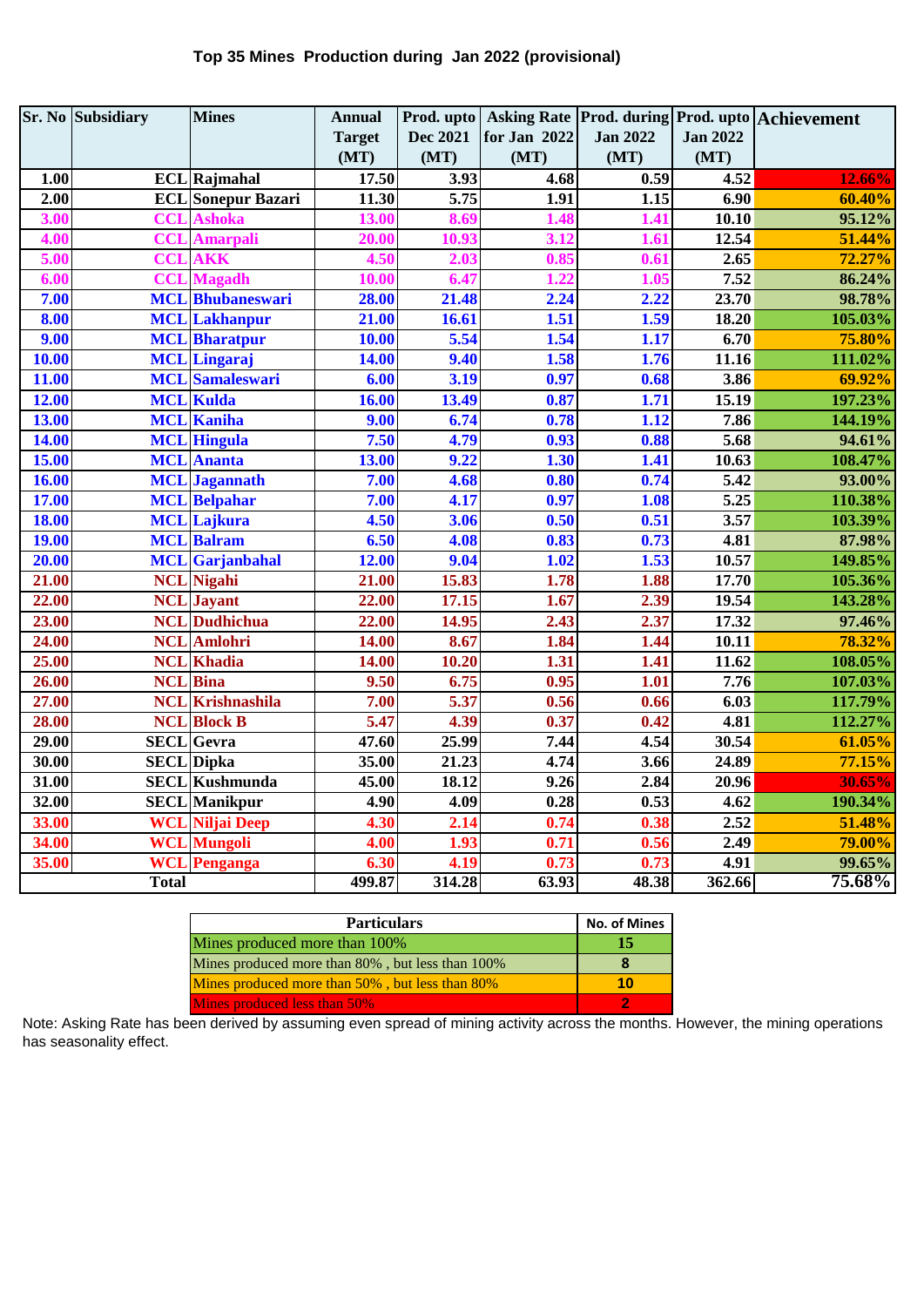# **Top 35 Mines-wise OBR during Jan 2022 (provisional)**

|                | <b>S.No</b> Subsidia Mines |                      | <b>Annual</b> | <b>OBR</b> upto | <b>Asking Rate</b> | <b>OBR</b> during <b>OBR</b> upto |                 | <b>Achievement</b> |
|----------------|----------------------------|----------------------|---------------|-----------------|--------------------|-----------------------------------|-----------------|--------------------|
|                |                            |                      | <b>Target</b> | <b>Dec 2021</b> | for Jan 2022       | <b>Jan 2022</b>                   | <b>Jan 2022</b> |                    |
|                |                            |                      | (M.Cum)       | (M.Cum)         |                    | (M.Cum)                           | (M.Cum)         |                    |
|                | $1$ ECL                    | Rajmahal             | 33.20         | 12.23           | 7.22               | 1.68                              | 13.91           | 23.28%             |
|                | $2$ ECL                    | <b>Sonepur Bazar</b> | 71.40         | 47.85           | 8.11               | 6.56                              | 54.41           | 80.91%             |
| 3              | <b>CCL</b>                 | <b>Ashoka</b>        | 20.00         | 11.20           | 3.03               | 1.06                              | 12.26           | 35.01%             |
| 4              | <b>CCL</b>                 | <b>Amarpali</b>      | 25.00         | 11.13           | 4.78               | 1.60                              | 12.73           | 33.53%             |
| 5              | <b>CCL</b>                 | <b>AKK</b>           | 7.00          | 6.02            | 0.34               | 0.77                              | 6.78            | 226.31%            |
| 6 <sup>1</sup> | <b>CCL</b>                 | <b>Magadh</b>        | 15.00         | 10.15           | 1.67               | 1.52                              | 11.67           | 90.92%             |
|                | 7 MCL                      | <b>Bhubaneswari</b>  | 18.00         | 10.57           | 2.56               | 1.16                              | 11.73           | 45.38%             |
|                | 8 MCL                      | <b>Lakhanpur</b>     | 40.00         | 28.03           | 4.12               | 4.52                              | 32.55           | 109.71%            |
|                | 9 MCL                      | <b>Bharatpur</b>     | 12.00         | 8.61            | 1.17               | 0.86                              | 9.47            | 73.58%             |
|                | 10 MCL                     | Lingaraj             | 14.00         | 9.23            | 1.64               | 1.89                              | 11.12           | 115.01%            |
| 11             | <b>MCL</b>                 | <b>Samaleswari</b>   | 9.50          | 8.05            | 0.50               | 1.13                              | 9.18            | 226.54%            |
|                | <b>12 MCL</b>              | <b>Kulda</b>         | 18.00         | 11.84           | 2.12               | 1.27                              | 13.11           | 60.03%             |
|                | 13 MCL                     | <b>Kaniha</b>        | 6.00          | 5.30            | 0.24               | 0.83                              | 6.13            | 345.19%            |
|                | 14 MCL                     | <b>Hingula</b>       | 12.00         | 14.40           | $-0.83$            | 1.55                              | 15.96           | -187.66%           |
|                | 15 MCL                     | <b>Ananta</b>        | 20.00         | 18.73           | 0.44               | 2.55                              | 21.28           | 581.90%            |
|                | 16 MCL                     | <b>Jagannath</b>     | 7.00          | 4.45            | 0.88               | 0.83                              | 5.29            | 95.12%             |
|                | <b>17 MCL</b>              | <b>Belpahar</b>      | 8.00          | 3.60            | 1.52               | 0.67                              | 4.26            | 44.05%             |
|                | <b>18 MCL</b>              | Lajkura              | 10.00         | 8.58            | 0.49               | 1.22                              | 9.80            | 248.95%            |
|                | 19 MCL                     | <b>Balram</b>        | 16.00         | 10.63           | 1.85               | 1.48                              | 12.10           | 79.79%             |
|                | <b>20 MCL</b>              | Garjanbahal          | 9.00          | 6.22            | 0.96               | 0.72                              | 6.94            | 75.34%             |
| 21             | <b>NCL</b>                 | <b>Nigahi</b>        | 78.00         | 43.36           | 11.93              | 4.40                              | 47.76           | 36.89%             |
|                | <b>22 NCL</b>              | <b>Jayant</b>        | 48.50         | 38.21           | 3.55               | $\frac{1}{5.68}$                  | 43.88           | 160.09%            |
|                | <b>23 NCL</b>              | <b>Dudhichua</b>     | 68.50         | 39.81           | 9.88               | 6.35                              | 46.16           | 64.28%             |
|                | <b>24 NCL</b>              | <b>Amlohri</b>       | 56.50         | 39.34           | 5.91               | 5.08                              | 44.41           | 85.91%             |
|                | <b>25 NCL</b>              | <b>Khadia</b>        | 50.50         | 38.81           | 4.03               | 4.54                              | 43.35           | 112.75%            |
|                | <b>26 NCL</b>              | <b>Bina</b>          | 38.90         | 32.71           | 2.13               | 4.30                              | 37.01           | 201.81%            |
| 27             | <b>NCL</b>                 | <b>Krishnashila</b>  | 17.50         | 11.26           | 2.15               | 1.98                              | 13.24           | 92.03%             |
|                | <b>28 NCL</b>              | <b>Block B</b>       | 17.00         | 14.13           | 0.99               | 1.47                              | 15.59           | 148.10%            |
|                | <b>29 SECL</b>             | Gevra                | 65.00         | 35.79           | 10.06              | 5.43                              | 41.22           | 54.00%             |
|                | <b>30 SECL</b>             | <b>Dipka</b>         | 36.00         | 15.71           | 6.99               | 2.17                              | 17.88           | 31.09%             |
|                | 31 SECL                    | Kushmunda            | 50.00         | 26.25           | 8.18               | 3.76                              | 30.01           | 45.94%             |
|                | <b>32 SECL</b>             | <b>Manikpur</b>      | 13.00         | 9.89            | 1.07               | 1.47                              | 11.35           | 136.95%            |
|                | 33 WCL                     | <b>Niljai Deep</b>   | 30.00         | 23.56           | 2.22               | 2.15                              | 25.71           | 96.94%             |
|                | 34 WCL                     | <b>Mungoli</b>       | 15.50         | 13.42           | 0.72               | 1.48                              | 14.90           | 206.37%            |
|                | <b>35 WCL</b>              | Penganga             | 21.50         | 14.74           | 2.33               | 1.70                              | 16.44           | 72.95%             |
|                |                            | <b>Total</b>         | 977.50        | 643.76          | 114.95             | 85.85                             | 729.61          | 74.68%             |

| <b>Particulars</b>                                | <b>No. of Mines</b> |
|---------------------------------------------------|---------------------|
| Mines performed more than 100%                    | 14                  |
| Mines performed more than 80%, but less than 100% |                     |
| Mines performed more than 50%, but less than 80%  |                     |
| Mines performed less than 50%                     |                     |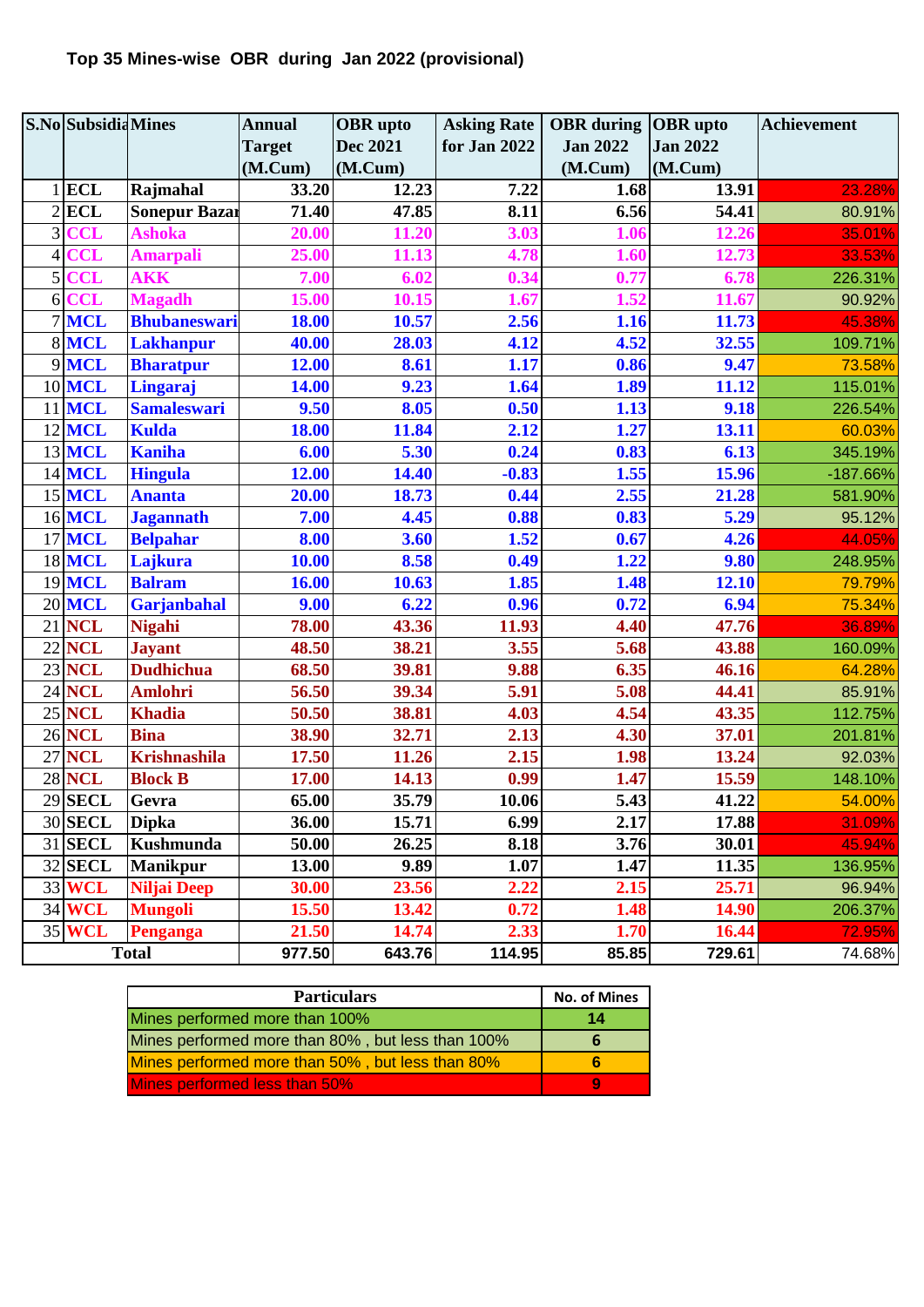**Coal Production in mines of all Subsidiaries of CIL (provisional data)**

*Fig. in MT*

|                    |                    |                       |                                                                                                                                                                                                                                                                                                                                                                                                                                                                                                                                                                                                                                                                                                                                                                                                                                                                                                                                                                                                                                                                                                                                                                                                                                                                                                                                                                                                                                                                                                                                                                                                                                                                                                                                                                                                                                                                                                                                                                                                                                                                                                                                                                                                                                                                                                                                                                               | <b>Annual</b> | <b>During Jan</b> |              |          | <b>Upto Jan</b> |       |               |  |
|--------------------|--------------------|-----------------------|-------------------------------------------------------------------------------------------------------------------------------------------------------------------------------------------------------------------------------------------------------------------------------------------------------------------------------------------------------------------------------------------------------------------------------------------------------------------------------------------------------------------------------------------------------------------------------------------------------------------------------------------------------------------------------------------------------------------------------------------------------------------------------------------------------------------------------------------------------------------------------------------------------------------------------------------------------------------------------------------------------------------------------------------------------------------------------------------------------------------------------------------------------------------------------------------------------------------------------------------------------------------------------------------------------------------------------------------------------------------------------------------------------------------------------------------------------------------------------------------------------------------------------------------------------------------------------------------------------------------------------------------------------------------------------------------------------------------------------------------------------------------------------------------------------------------------------------------------------------------------------------------------------------------------------------------------------------------------------------------------------------------------------------------------------------------------------------------------------------------------------------------------------------------------------------------------------------------------------------------------------------------------------------------------------------------------------------------------------------------------------|---------------|-------------------|--------------|----------|-----------------|-------|---------------|--|
| <b>Srl No Subs</b> |                    | <b>Types of Mines</b> |                                                                                                                                                                                                                                                                                                                                                                                                                                                                                                                                                                                                                                                                                                                                                                                                                                                                                                                                                                                                                                                                                                                                                                                                                                                                                                                                                                                                                                                                                                                                                                                                                                                                                                                                                                                                                                                                                                                                                                                                                                                                                                                                                                                                                                                                                                                                                                               | <b>Target</b> |                   | <b>FY 20</b> |          |                 |       | Growth $\%$ ) |  |
|                    |                    |                       |                                                                                                                                                                                                                                                                                                                                                                                                                                                                                                                                                                                                                                                                                                                                                                                                                                                                                                                                                                                                                                                                                                                                                                                                                                                                                                                                                                                                                                                                                                                                                                                                                                                                                                                                                                                                                                                                                                                                                                                                                                                                                                                                                                                                                                                                                                                                                                               | (MT)          |                   |              | $M-O-M$  |                 |       | $Y-O-Y$       |  |
|                    |                    | Top 35                | $\overline{2}$                                                                                                                                                                                                                                                                                                                                                                                                                                                                                                                                                                                                                                                                                                                                                                                                                                                                                                                                                                                                                                                                                                                                                                                                                                                                                                                                                                                                                                                                                                                                                                                                                                                                                                                                                                                                                                                                                                                                                                                                                                                                                                                                                                                                                                                                                                                                                                |               | 1.75              | 2.61         | $-33.10$ | 11.42           |       | $-44.49$      |  |
| 1                  | <b>ECL</b>         | Others                | $\overline{2}$                                                                                                                                                                                                                                                                                                                                                                                                                                                                                                                                                                                                                                                                                                                                                                                                                                                                                                                                                                                                                                                                                                                                                                                                                                                                                                                                                                                                                                                                                                                                                                                                                                                                                                                                                                                                                                                                                                                                                                                                                                                                                                                                                                                                                                                                                                                                                                | 3.80          | 0.42              |              | 8.67     | 3.71            |       | $-13.28$      |  |
|                    |                    | Top 75                | 4                                                                                                                                                                                                                                                                                                                                                                                                                                                                                                                                                                                                                                                                                                                                                                                                                                                                                                                                                                                                                                                                                                                                                                                                                                                                                                                                                                                                                                                                                                                                                                                                                                                                                                                                                                                                                                                                                                                                                                                                                                                                                                                                                                                                                                                                                                                                                                             | 32.60         | 2.17              | 3.00         | $-27.67$ | 15.14           | 24.86 | $-39.12$      |  |
|                    |                    | Rest                  | 74                                                                                                                                                                                                                                                                                                                                                                                                                                                                                                                                                                                                                                                                                                                                                                                                                                                                                                                                                                                                                                                                                                                                                                                                                                                                                                                                                                                                                                                                                                                                                                                                                                                                                                                                                                                                                                                                                                                                                                                                                                                                                                                                                                                                                                                                                                                                                                            | 19.40         | 1.36              | 1.41         | $-3.53$  | 9.63            |       | 0.57          |  |
|                    |                    | <b>Overall ECL</b>    | No of<br><b>FY 22</b><br>Growth $\%$ ) FY 22<br><b>FY 20</b><br><b>Mines</b><br>28.80<br>20.58<br>0.39<br>4.28<br>9.58<br>78<br>52.00<br>3.53<br>4.41<br>$-19.95$<br>24.77<br>34.44<br>3.49<br>0.00<br>0.00<br>0.00<br>$\boldsymbol{0}$<br>0.00<br>9<br>13.31<br>1.95<br>1.23<br>13.67<br>58.54<br>14.24<br>9<br>16.80<br>1.95<br>1.23<br>58.54<br>14.24<br>13.67<br>21<br>16.69<br>1.31<br>1.12<br>9.11<br>6.19<br>16.96<br>30<br>30.00<br>3.26<br>2.35<br>38.72<br>23.35<br>19.86<br>51.00<br>4.68<br>4.75<br>32.81<br>22.84<br>$-1.47$<br>4<br>$\overline{7}$<br>9.40<br>0.86<br>1.17<br>6.60<br>12.33<br>$-26.50$<br>5.54<br>60.40<br>5.92<br>$-6.42$<br>39.41<br>35.17<br>11<br>31<br>1.54<br>13.60<br>1.07<br>43.93<br>11.61<br>10.45<br>42<br>74.00<br>7.08<br>6.99<br>1.29<br>49.86<br>46.78<br>115.07<br>161.50<br>17.13<br>14.41<br>18.88<br>132.61<br>14<br>0.12<br>1.00<br>0.21<br>75.00<br>0.88<br>1.31<br>14.53<br>116.38<br>15<br>162.50<br>17.34<br>19.34<br>133.49<br>0.50<br>0.00<br>0.00<br>0.00<br>$\overline{4}$<br>0.00<br>163.00<br>17.34<br>14.53<br>116.38<br>19<br>134.46<br>19.34<br>8<br>114.97<br>11.54<br>9.95<br>15.98<br>86.26<br>94.89<br>$\overline{2}$<br>4.03<br>0.54<br>0.44<br>22.73<br>3.55<br>3.71<br>10<br>119.00<br>12.08<br>10.39<br>16.27<br>89.97<br>98.44<br>$\boldsymbol{0}$<br>0.00<br>0.00<br>0.00<br>0.00<br>0.00<br>16.27<br>10<br>119.00<br>12.08<br>10.39<br>98.44<br>94.62<br>$\overline{4}$<br>132.50<br>11.57<br>$-1.87$<br>11.79<br>81.01<br>84.83<br>10<br>19.29<br>1.65<br>$-23.26$<br>13.15<br>2.15<br>12.99<br>151.79<br>13.94<br>14<br>13.22<br>94.00<br>97.98<br>$-5.16$<br>1.25<br>56<br>20.21<br>1.62<br>1.60<br>8.29<br>10.14<br>15.54<br>70<br>172.00<br>14.84<br>106.68<br>106.27<br>$-4.50$<br>3<br>6.30<br>1.67<br>1.75<br>$-4.57$<br>9.37<br>9.92<br>9<br>29.08<br>1.92<br>2.61<br>15.16<br>16.28<br>$-26.44$<br>12<br>35.38<br>4.36<br>$-17.66$<br>25.08<br>25.65<br>3.59<br>48<br>24.62<br>2.78<br>1.84<br>51.09<br>15.18<br>9.19<br>60<br>60.00<br>6.37<br>2.74<br>34.84<br>6.20<br>40.58<br>498.56<br>48.34<br>45.26<br>338.95<br>35<br>362.66<br>40<br>7.55<br>8.11<br>$-6.86$<br>57.13<br>64.73<br>79.91<br>75<br>53.37<br>578.47<br>55.89<br>4.72<br>419.79<br>403.68<br>234<br>91.53<br>7.04<br>22.30<br>58.35<br>49.51<br>8.61<br>453.19<br>670.00<br>64.50<br>60.41<br>478.14<br>309<br>6.77 | $-28.08$      |                   |              |          |                 |       |               |  |
| $\overline{2}$     |                    | Top $35$              |                                                                                                                                                                                                                                                                                                                                                                                                                                                                                                                                                                                                                                                                                                                                                                                                                                                                                                                                                                                                                                                                                                                                                                                                                                                                                                                                                                                                                                                                                                                                                                                                                                                                                                                                                                                                                                                                                                                                                                                                                                                                                                                                                                                                                                                                                                                                                                               |               |                   |              |          |                 |       |               |  |
|                    | <b>BCCL</b>        | Others                |                                                                                                                                                                                                                                                                                                                                                                                                                                                                                                                                                                                                                                                                                                                                                                                                                                                                                                                                                                                                                                                                                                                                                                                                                                                                                                                                                                                                                                                                                                                                                                                                                                                                                                                                                                                                                                                                                                                                                                                                                                                                                                                                                                                                                                                                                                                                                                               |               |                   |              |          |                 |       | 4.17          |  |
|                    |                    | Top 75                |                                                                                                                                                                                                                                                                                                                                                                                                                                                                                                                                                                                                                                                                                                                                                                                                                                                                                                                                                                                                                                                                                                                                                                                                                                                                                                                                                                                                                                                                                                                                                                                                                                                                                                                                                                                                                                                                                                                                                                                                                                                                                                                                                                                                                                                                                                                                                                               |               |                   |              |          |                 |       | 4.17          |  |
|                    |                    | Rest                  |                                                                                                                                                                                                                                                                                                                                                                                                                                                                                                                                                                                                                                                                                                                                                                                                                                                                                                                                                                                                                                                                                                                                                                                                                                                                                                                                                                                                                                                                                                                                                                                                                                                                                                                                                                                                                                                                                                                                                                                                                                                                                                                                                                                                                                                                                                                                                                               |               |                   |              |          |                 |       | 47.17         |  |
|                    |                    | <b>Overall BCCL</b>   |                                                                                                                                                                                                                                                                                                                                                                                                                                                                                                                                                                                                                                                                                                                                                                                                                                                                                                                                                                                                                                                                                                                                                                                                                                                                                                                                                                                                                                                                                                                                                                                                                                                                                                                                                                                                                                                                                                                                                                                                                                                                                                                                                                                                                                                                                                                                                                               |               |                   |              |          |                 |       | 17.57         |  |
|                    |                    | Top 35                |                                                                                                                                                                                                                                                                                                                                                                                                                                                                                                                                                                                                                                                                                                                                                                                                                                                                                                                                                                                                                                                                                                                                                                                                                                                                                                                                                                                                                                                                                                                                                                                                                                                                                                                                                                                                                                                                                                                                                                                                                                                                                                                                                                                                                                                                                                                                                                               |               |                   |              |          |                 |       | 43.65         |  |
|                    | <b>CCL</b>         | Others                |                                                                                                                                                                                                                                                                                                                                                                                                                                                                                                                                                                                                                                                                                                                                                                                                                                                                                                                                                                                                                                                                                                                                                                                                                                                                                                                                                                                                                                                                                                                                                                                                                                                                                                                                                                                                                                                                                                                                                                                                                                                                                                                                                                                                                                                                                                                                                                               |               |                   |              |          |                 |       | $-46.50$      |  |
| 3                  |                    | Top 75                |                                                                                                                                                                                                                                                                                                                                                                                                                                                                                                                                                                                                                                                                                                                                                                                                                                                                                                                                                                                                                                                                                                                                                                                                                                                                                                                                                                                                                                                                                                                                                                                                                                                                                                                                                                                                                                                                                                                                                                                                                                                                                                                                                                                                                                                                                                                                                                               |               |                   |              |          |                 |       | 12.05         |  |
|                    |                    | Rest                  |                                                                                                                                                                                                                                                                                                                                                                                                                                                                                                                                                                                                                                                                                                                                                                                                                                                                                                                                                                                                                                                                                                                                                                                                                                                                                                                                                                                                                                                                                                                                                                                                                                                                                                                                                                                                                                                                                                                                                                                                                                                                                                                                                                                                                                                                                                                                                                               |               |                   |              |          |                 |       | $-9.97$       |  |
|                    |                    | <b>Overall CCL</b>    |                                                                                                                                                                                                                                                                                                                                                                                                                                                                                                                                                                                                                                                                                                                                                                                                                                                                                                                                                                                                                                                                                                                                                                                                                                                                                                                                                                                                                                                                                                                                                                                                                                                                                                                                                                                                                                                                                                                                                                                                                                                                                                                                                                                                                                                                                                                                                                               |               |                   |              |          |                 |       | 6.58          |  |
|                    |                    | Top $35$              |                                                                                                                                                                                                                                                                                                                                                                                                                                                                                                                                                                                                                                                                                                                                                                                                                                                                                                                                                                                                                                                                                                                                                                                                                                                                                                                                                                                                                                                                                                                                                                                                                                                                                                                                                                                                                                                                                                                                                                                                                                                                                                                                                                                                                                                                                                                                                                               |               |                   |              |          |                 |       | 15.24         |  |
| $\overline{4}$     | <b>MCL</b>         | Others                |                                                                                                                                                                                                                                                                                                                                                                                                                                                                                                                                                                                                                                                                                                                                                                                                                                                                                                                                                                                                                                                                                                                                                                                                                                                                                                                                                                                                                                                                                                                                                                                                                                                                                                                                                                                                                                                                                                                                                                                                                                                                                                                                                                                                                                                                                                                                                                               |               |                   |              |          |                 |       | $-32.82$      |  |
|                    |                    | Top 75                |                                                                                                                                                                                                                                                                                                                                                                                                                                                                                                                                                                                                                                                                                                                                                                                                                                                                                                                                                                                                                                                                                                                                                                                                                                                                                                                                                                                                                                                                                                                                                                                                                                                                                                                                                                                                                                                                                                                                                                                                                                                                                                                                                                                                                                                                                                                                                                               |               |                   |              |          |                 |       | 14.70         |  |
|                    |                    | Rest                  |                                                                                                                                                                                                                                                                                                                                                                                                                                                                                                                                                                                                                                                                                                                                                                                                                                                                                                                                                                                                                                                                                                                                                                                                                                                                                                                                                                                                                                                                                                                                                                                                                                                                                                                                                                                                                                                                                                                                                                                                                                                                                                                                                                                                                                                                                                                                                                               |               |                   |              |          |                 |       |               |  |
|                    | <b>Overall MCL</b> |                       |                                                                                                                                                                                                                                                                                                                                                                                                                                                                                                                                                                                                                                                                                                                                                                                                                                                                                                                                                                                                                                                                                                                                                                                                                                                                                                                                                                                                                                                                                                                                                                                                                                                                                                                                                                                                                                                                                                                                                                                                                                                                                                                                                                                                                                                                                                                                                                               |               |                   |              |          |                 |       | 15.54         |  |
|                    | <b>NCL</b>         | Top 35                |                                                                                                                                                                                                                                                                                                                                                                                                                                                                                                                                                                                                                                                                                                                                                                                                                                                                                                                                                                                                                                                                                                                                                                                                                                                                                                                                                                                                                                                                                                                                                                                                                                                                                                                                                                                                                                                                                                                                                                                                                                                                                                                                                                                                                                                                                                                                                                               |               |                   |              |          |                 |       | 10.00         |  |
|                    |                    | Others                |                                                                                                                                                                                                                                                                                                                                                                                                                                                                                                                                                                                                                                                                                                                                                                                                                                                                                                                                                                                                                                                                                                                                                                                                                                                                                                                                                                                                                                                                                                                                                                                                                                                                                                                                                                                                                                                                                                                                                                                                                                                                                                                                                                                                                                                                                                                                                                               |               |                   |              |          |                 |       | $-4.31$       |  |
| 5                  |                    | Top 75                |                                                                                                                                                                                                                                                                                                                                                                                                                                                                                                                                                                                                                                                                                                                                                                                                                                                                                                                                                                                                                                                                                                                                                                                                                                                                                                                                                                                                                                                                                                                                                                                                                                                                                                                                                                                                                                                                                                                                                                                                                                                                                                                                                                                                                                                                                                                                                                               |               |                   |              |          |                 |       | 9.41          |  |
|                    |                    | Rest                  |                                                                                                                                                                                                                                                                                                                                                                                                                                                                                                                                                                                                                                                                                                                                                                                                                                                                                                                                                                                                                                                                                                                                                                                                                                                                                                                                                                                                                                                                                                                                                                                                                                                                                                                                                                                                                                                                                                                                                                                                                                                                                                                                                                                                                                                                                                                                                                               |               |                   |              |          |                 |       |               |  |
| 6<br>$\tau$        | <b>Overall NCL</b> |                       |                                                                                                                                                                                                                                                                                                                                                                                                                                                                                                                                                                                                                                                                                                                                                                                                                                                                                                                                                                                                                                                                                                                                                                                                                                                                                                                                                                                                                                                                                                                                                                                                                                                                                                                                                                                                                                                                                                                                                                                                                                                                                                                                                                                                                                                                                                                                                                               |               |                   |              |          |                 |       | 4.04          |  |
|                    |                    | Top $35$              |                                                                                                                                                                                                                                                                                                                                                                                                                                                                                                                                                                                                                                                                                                                                                                                                                                                                                                                                                                                                                                                                                                                                                                                                                                                                                                                                                                                                                                                                                                                                                                                                                                                                                                                                                                                                                                                                                                                                                                                                                                                                                                                                                                                                                                                                                                                                                                               |               |                   |              |          |                 |       | $-4.50$       |  |
|                    |                    | Others                |                                                                                                                                                                                                                                                                                                                                                                                                                                                                                                                                                                                                                                                                                                                                                                                                                                                                                                                                                                                                                                                                                                                                                                                                                                                                                                                                                                                                                                                                                                                                                                                                                                                                                                                                                                                                                                                                                                                                                                                                                                                                                                                                                                                                                                                                                                                                                                               |               |                   |              |          |                 |       | $-1.22$       |  |
|                    | <b>SECL</b>        | Top 75                |                                                                                                                                                                                                                                                                                                                                                                                                                                                                                                                                                                                                                                                                                                                                                                                                                                                                                                                                                                                                                                                                                                                                                                                                                                                                                                                                                                                                                                                                                                                                                                                                                                                                                                                                                                                                                                                                                                                                                                                                                                                                                                                                                                                                                                                                                                                                                                               |               |                   |              |          |                 |       | $-4.06$       |  |
|                    |                    | Rest                  |                                                                                                                                                                                                                                                                                                                                                                                                                                                                                                                                                                                                                                                                                                                                                                                                                                                                                                                                                                                                                                                                                                                                                                                                                                                                                                                                                                                                                                                                                                                                                                                                                                                                                                                                                                                                                                                                                                                                                                                                                                                                                                                                                                                                                                                                                                                                                                               |               |                   |              |          |                 |       | 22.35         |  |
|                    |                    | <b>Overall SECL</b>   |                                                                                                                                                                                                                                                                                                                                                                                                                                                                                                                                                                                                                                                                                                                                                                                                                                                                                                                                                                                                                                                                                                                                                                                                                                                                                                                                                                                                                                                                                                                                                                                                                                                                                                                                                                                                                                                                                                                                                                                                                                                                                                                                                                                                                                                                                                                                                                               |               |                   |              |          |                 |       | 0.39          |  |
|                    |                    | Top $35$              |                                                                                                                                                                                                                                                                                                                                                                                                                                                                                                                                                                                                                                                                                                                                                                                                                                                                                                                                                                                                                                                                                                                                                                                                                                                                                                                                                                                                                                                                                                                                                                                                                                                                                                                                                                                                                                                                                                                                                                                                                                                                                                                                                                                                                                                                                                                                                                               |               |                   |              |          |                 |       | 5.87          |  |
|                    | <b>WCL</b>         | Others                |                                                                                                                                                                                                                                                                                                                                                                                                                                                                                                                                                                                                                                                                                                                                                                                                                                                                                                                                                                                                                                                                                                                                                                                                                                                                                                                                                                                                                                                                                                                                                                                                                                                                                                                                                                                                                                                                                                                                                                                                                                                                                                                                                                                                                                                                                                                                                                               |               |                   |              |          |                 |       | $-6.90$       |  |
|                    |                    | Top <sub>75</sub>     |                                                                                                                                                                                                                                                                                                                                                                                                                                                                                                                                                                                                                                                                                                                                                                                                                                                                                                                                                                                                                                                                                                                                                                                                                                                                                                                                                                                                                                                                                                                                                                                                                                                                                                                                                                                                                                                                                                                                                                                                                                                                                                                                                                                                                                                                                                                                                                               |               |                   |              |          |                 |       | $-2.23$       |  |
|                    |                    | Rest                  |                                                                                                                                                                                                                                                                                                                                                                                                                                                                                                                                                                                                                                                                                                                                                                                                                                                                                                                                                                                                                                                                                                                                                                                                                                                                                                                                                                                                                                                                                                                                                                                                                                                                                                                                                                                                                                                                                                                                                                                                                                                                                                                                                                                                                                                                                                                                                                               |               |                   |              |          |                 |       | 65.21         |  |
|                    |                    | <b>Overall WCL</b>    |                                                                                                                                                                                                                                                                                                                                                                                                                                                                                                                                                                                                                                                                                                                                                                                                                                                                                                                                                                                                                                                                                                                                                                                                                                                                                                                                                                                                                                                                                                                                                                                                                                                                                                                                                                                                                                                                                                                                                                                                                                                                                                                                                                                                                                                                                                                                                                               |               |                   |              |          |                 |       | 16.48         |  |
|                    |                    | Top $35$              |                                                                                                                                                                                                                                                                                                                                                                                                                                                                                                                                                                                                                                                                                                                                                                                                                                                                                                                                                                                                                                                                                                                                                                                                                                                                                                                                                                                                                                                                                                                                                                                                                                                                                                                                                                                                                                                                                                                                                                                                                                                                                                                                                                                                                                                                                                                                                                               |               |                   |              |          |                 |       |               |  |
|                    | <b>CIL</b>         | <b>Others</b>         |                                                                                                                                                                                                                                                                                                                                                                                                                                                                                                                                                                                                                                                                                                                                                                                                                                                                                                                                                                                                                                                                                                                                                                                                                                                                                                                                                                                                                                                                                                                                                                                                                                                                                                                                                                                                                                                                                                                                                                                                                                                                                                                                                                                                                                                                                                                                                                               |               |                   |              |          |                 |       | $-11.75$      |  |
| 8                  |                    | $Top$ 75              |                                                                                                                                                                                                                                                                                                                                                                                                                                                                                                                                                                                                                                                                                                                                                                                                                                                                                                                                                                                                                                                                                                                                                                                                                                                                                                                                                                                                                                                                                                                                                                                                                                                                                                                                                                                                                                                                                                                                                                                                                                                                                                                                                                                                                                                                                                                                                                               |               |                   |              |          |                 |       | 3.99          |  |
|                    |                    | <b>Rest of mines</b>  |                                                                                                                                                                                                                                                                                                                                                                                                                                                                                                                                                                                                                                                                                                                                                                                                                                                                                                                                                                                                                                                                                                                                                                                                                                                                                                                                                                                                                                                                                                                                                                                                                                                                                                                                                                                                                                                                                                                                                                                                                                                                                                                                                                                                                                                                                                                                                                               |               |                   |              |          |                 |       | 17.86         |  |
|                    |                    | <b>Overall CIL</b>    |                                                                                                                                                                                                                                                                                                                                                                                                                                                                                                                                                                                                                                                                                                                                                                                                                                                                                                                                                                                                                                                                                                                                                                                                                                                                                                                                                                                                                                                                                                                                                                                                                                                                                                                                                                                                                                                                                                                                                                                                                                                                                                                                                                                                                                                                                                                                                                               |               |                   |              |          |                 |       | 5.51          |  |

**Top 75 = Top 35 + others mines including in top 75 mines Rest of Mines = other than top 75 overall Mines = Top 75 + rest of mines**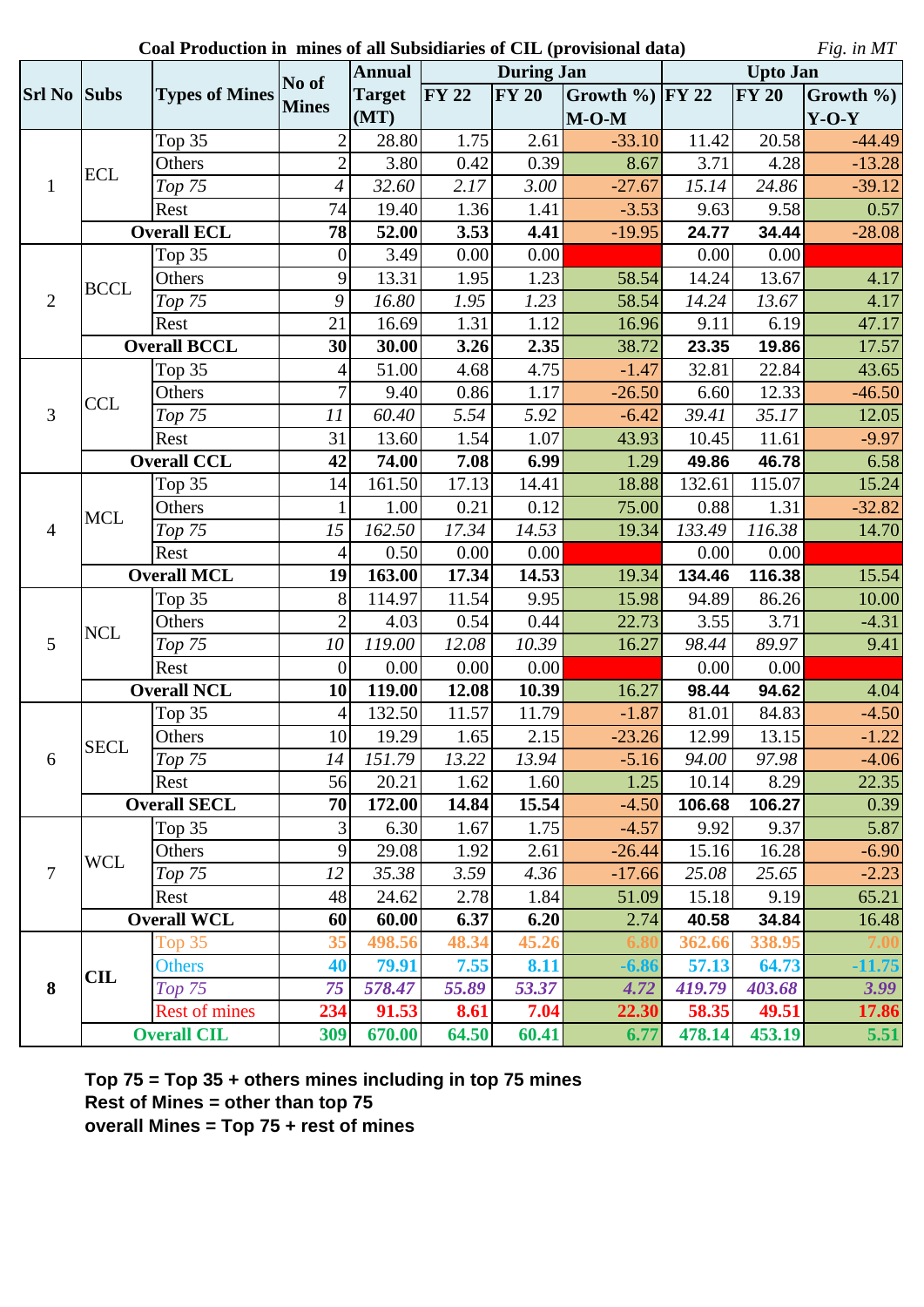| <b>COMPANY</b> | Daily Avg.<br>Loading plan in<br><b>Jan'22</b> | <b>Actual Avg.</b><br>Loading in Jan'22 | Achievemnt (%) | <b>Actual Avg. Loading Monthly Growth%</b><br>in Jan'21 |           |
|----------------|------------------------------------------------|-----------------------------------------|----------------|---------------------------------------------------------|-----------|
| <b>ECL</b>     | 23                                             | 19.8                                    | 86             | 22.3                                                    | $-11$     |
| <b>BCCL</b>    | 24                                             | 23.1                                    | 96             | 10.3                                                    | 124       |
| <b>CCL</b>     | 48                                             | 43.5                                    | 91             | 41.2                                                    | 6         |
| <b>NCL</b>     | 37                                             | 35                                      | 95             | 29                                                      | 21        |
| <b>WCL</b>     | 34                                             | 28.3                                    | 83             | 29.5                                                    | $-4$      |
| <b>SECL</b>    | 58                                             | 46.5                                    | 80             | 51.9                                                    | $-10$     |
| <b>MCL</b>     | 110                                            | 89.2                                    | 81             | 76.1                                                    | 17        |
| Total          | 334                                            | 285.4                                   | 85             | 260.3                                                   | <b>10</b> |

## **COMPANY-WISE MOVEMENT OF RAKES FOR OVERALL SECTOR PER DAY IN JAN'22(Provisional)**



## **COMPANY-WISE MOVEMENT OF RAKES FOR POWER SECTOR PER DAY IN JAN'22(Provisional)**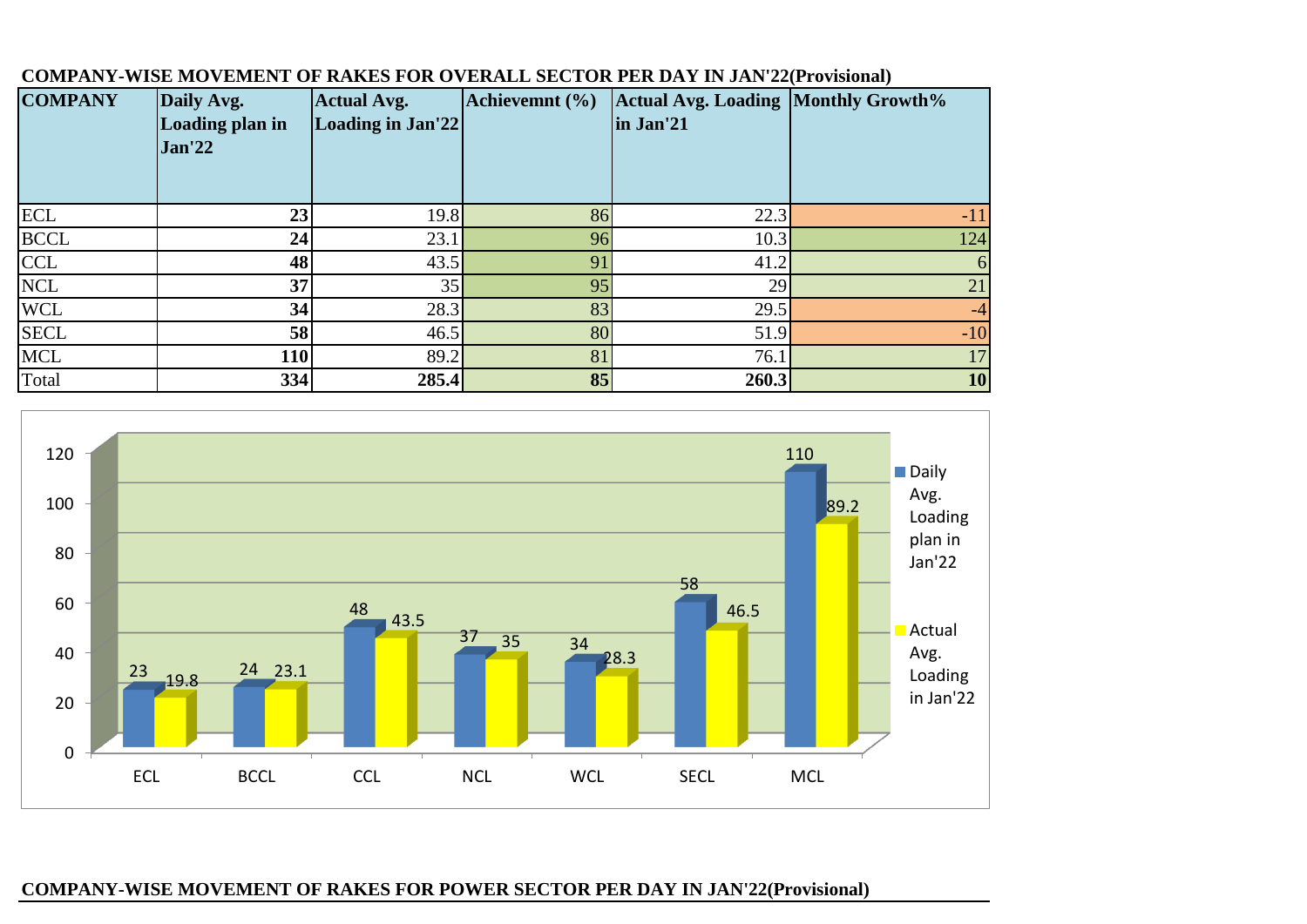| <b>COMPANY</b> | Daily Avg.      | <b>Actual Avg.</b> | Achievemnt (%) | <b>Actual Avg. Loading Monthly Growth%</b> |     |
|----------------|-----------------|--------------------|----------------|--------------------------------------------|-----|
|                | Loading plan in | Loading in Jan'22  |                | in Jan'21                                  |     |
|                | Jan'22          |                    |                |                                            |     |
| <b>ECL</b>     | 19              | 18.1               | 95             | 18.1                                       |     |
| <b>BCCL</b>    | 19              | 18.7               | 98             | 7.4                                        | 153 |
| <b>CCL</b>     | 42              | 40.5               | 96             | 35.8                                       | 13  |
| <b>NCL</b>     | 34              | 34.9               | 103            | 25.4                                       | 37  |
| <b>WCL</b>     | 32              | 28.3               | 88             | 27.6                                       | 3   |
| <b>SECL</b>    | 53              | 41.1               | 78             | 41.6                                       |     |
| <b>MCL</b>     | 102             | 78                 | 76             | 60.8                                       | 28  |
| Total          | 301             | 259.6              | 86             | 216.7                                      | 20  |

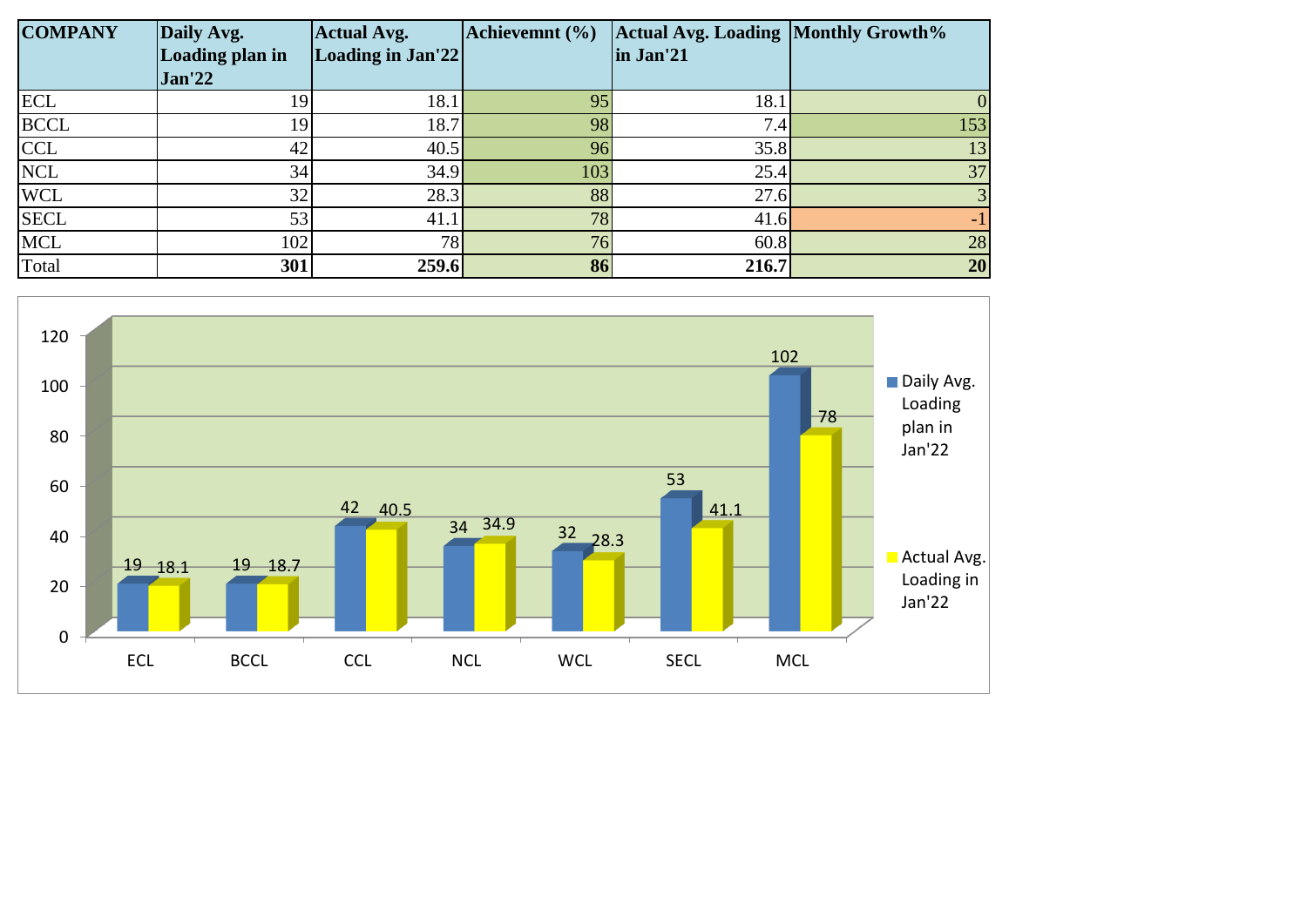| <b>COMPANY</b> | Avg.<br>Loading in | Avg.<br>Loading in     | Avg.<br>Loading       | Avg.<br>Loading in | Avg.<br><i>Loading</i> | Avg.<br><b>Loading</b>                       | Avg.<br>Loading in | Avg.<br><b>Loading</b>                 | Avg.<br>Loading | Avg.<br>Loading |
|----------------|--------------------|------------------------|-----------------------|--------------------|------------------------|----------------------------------------------|--------------------|----------------------------------------|-----------------|-----------------|
|                | April'21           | $\sqrt{\text{May'21}}$ | $\ln$ June'21 July'21 |                    | $\ln$ Aug'21           | $\ln$ Sept'21 $\left  \text{Oct}'21 \right $ |                    | $\ln$ Nov'21 $\ln$ Dec'21 $\ln$ Jan'22 |                 |                 |
|                |                    |                        |                       |                    |                        |                                              |                    |                                        |                 |                 |
| <b>ECL</b>     | 25.1               | 22.5                   | 19                    | 15.3               | 14.4                   | 15.2                                         | 14.6               | 16.6                                   | 19.1            | 19.8            |
| <b>BCCL</b>    | 19.8               | 20.9                   | 20                    | 21                 | 21.4                   | 20.6                                         | 17.7               | 19.2                                   | 20.8            | 23.1            |
| <b>CCL</b>     | 47.9               | 48.4                   | 43                    | 33.7               | 33.3                   | 33.6                                         | 37.9               | 36.8                                   | 40.7            | 43.5            |
| <b>NCL</b>     | 28.4               | 27.8                   | 27                    | 28                 | 27.8                   | 30.2                                         | 34.2               | 34.2                                   | 34.9            | 35              |
| <b>WCL</b>     | 28.8               | 30                     | 27                    | 21.8               | 22.8                   | 21.7                                         | 25.3               | 26.9                                   | 29              | 28.3            |
| <b>SECL</b>    | 46.5               | 51.2                   | 47                    | 42.5               | 36.6                   | 36.8                                         | 43.5               | 47.6                                   | 49.8            | 46.5            |
| <b>MCL</b>     | 80.3               | 80.8                   | 80                    | 82.2               | 85.5                   | 83.8                                         | 95.4               | 90.9                                   | 94.7            | 89.2            |
| Total          | 276.8              | 281.6                  | 262.8                 | 244.5              | 241.8                  | 241.9                                        | 268.6              | 272.2                                  | 289             | 285.4           |

## **COMPANY-WISE MOVEMENT OF RAKES FOR ALL SECTOR PER DAY DURING FY 2021-22(Provisional)**



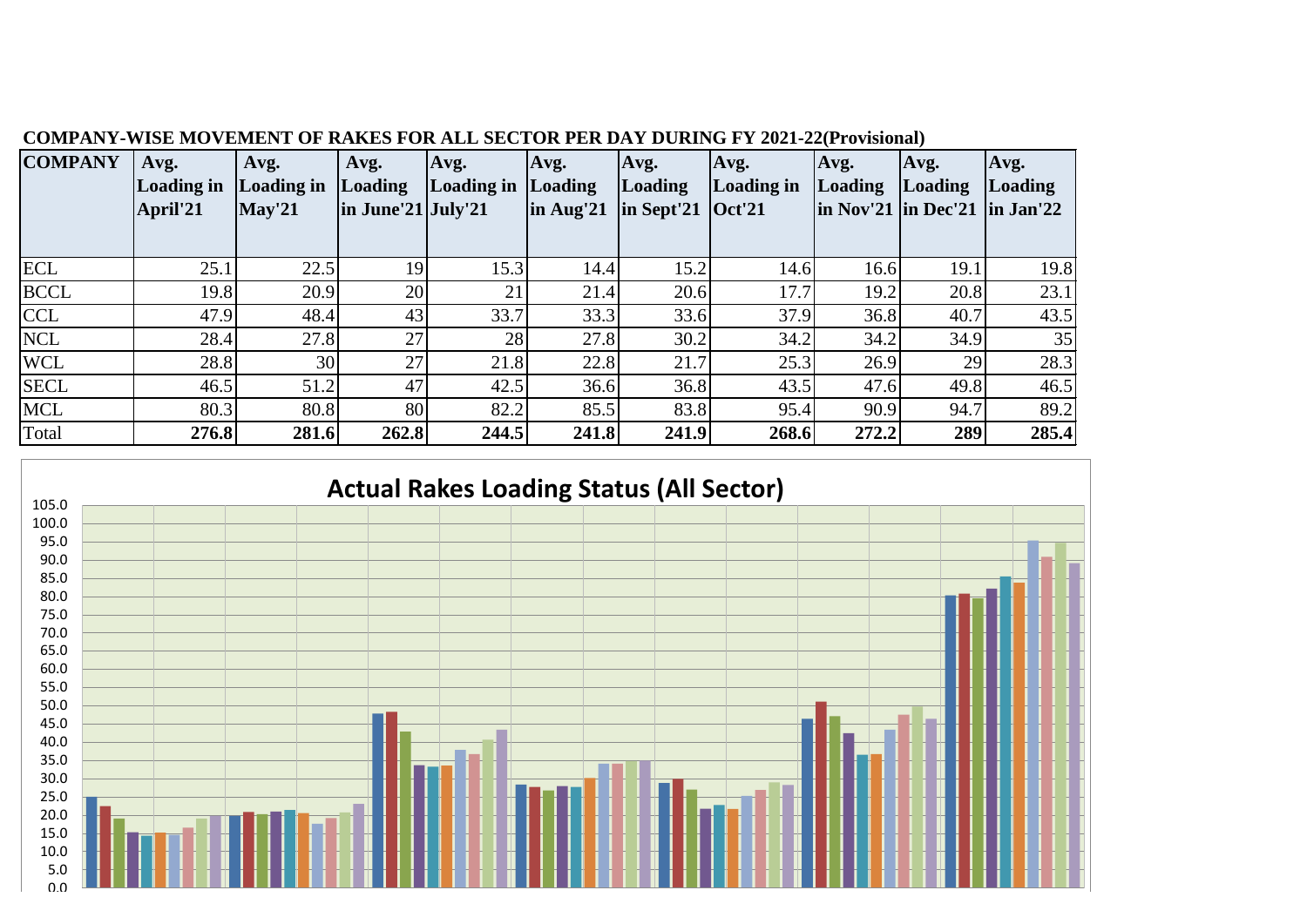| $\mathsf{v} \cdot \mathsf{v}$ | <b>ECL</b> | <b>BCCL</b>                                                  | <b>CCL</b>                                                                                      | <b>NCL</b> | <b>WCL</b> | <b>SECL</b> | MCL |
|-------------------------------|------------|--------------------------------------------------------------|-------------------------------------------------------------------------------------------------|------------|------------|-------------|-----|
|                               |            |                                                              | Avg. Loading in April'21 Avg. Loading in May'21 Avg. Loading in June'21 Avg. Loading in July'21 |            |            |             |     |
|                               |            |                                                              | Avg. Loading in Aug'21 Avg. Loading in Sept'21 Avg. Loading in Oct'21 Avg. Loading in Nov'21    |            |            |             |     |
|                               |            | Avg. Loading in Dec'21 $\blacksquare$ Avg. Loading in Jan'22 |                                                                                                 |            |            |             |     |

## **COMPANY-WISE MOVEMENT OF RAKES FOR POWER SECTOR PER DAY DURING FY 2021-22(Provisional)**

| <b>COMPANY</b> | Avg.<br>Loading in<br>April'21 | Avg.<br>Loading in<br>May'21 | Avg.<br><b>Loading</b><br>$\ln$ June'21 July'21 | Avg.<br>Loading in | Avg.<br>Loading<br>$\ln$ Aug'21 | Avg.<br><b>Loading</b><br>$\ln$ Sept'21 $\left  \text{Oct}'21 \right $ | Avg.<br>Loading in | Avg.<br>Loading<br>$\ln \text{Nov'}21$ $\ln \text{Dec'}21$ $\ln \text{Jan'}22$ | Avg.<br>Loading | Avg.<br><i>Loading</i> |
|----------------|--------------------------------|------------------------------|-------------------------------------------------|--------------------|---------------------------------|------------------------------------------------------------------------|--------------------|--------------------------------------------------------------------------------|-----------------|------------------------|
| <b>ECL</b>     | 21.10                          | 18.7                         | 16.5                                            | 13.7               | 12.5                            | 15.2                                                                   | 14.5               | 15.6                                                                           | 18.1            | 18.1                   |
| <b>BCCL</b>    | 17.10                          | 18.1                         | 17.5                                            | 17.4               | 18.5                            | 17.4                                                                   | 14.8               | 15.7                                                                           | 17.2            | 18.7                   |
| <b>CCL</b>     | 46.20                          | 45.6                         | 39.3                                            | 32                 | 30.4                            | 31.6                                                                   | 36.3               | 34                                                                             | 37.6            | 40.5                   |
| <b>NCL</b>     | 26.60                          | 26.6                         | 24.5                                            | 25.5               | 25.5                            | 29.2                                                                   | 33.9               | 34                                                                             | 34.7            | 34.9                   |
| <b>WCL</b>     | 27.90                          | 29.1                         | 25.3                                            | 20.8               | 22.3                            | 21.6                                                                   | 25.3               | 26.9                                                                           | 28.9            | 28.3                   |
| <b>SECL</b>    | 40.10                          | 44.2                         | 39.3                                            | 36                 | 32.9                            | 33.5                                                                   | 41.5               | 42.7                                                                           | 45              | 41.1                   |
| <b>MCL</b>     | 64.40                          | 62.5                         | 59.4                                            | 65.2               | 68.7                            | 72.8                                                                   | 88.3               | 79.2                                                                           | 83.1            | 78                     |
| Total          | 243.4                          | 244.8                        | 221.8                                           | 210.6              | 210.8                           | 221.3                                                                  | 254.6              | 248.1                                                                          | 264.6           | 259.6                  |